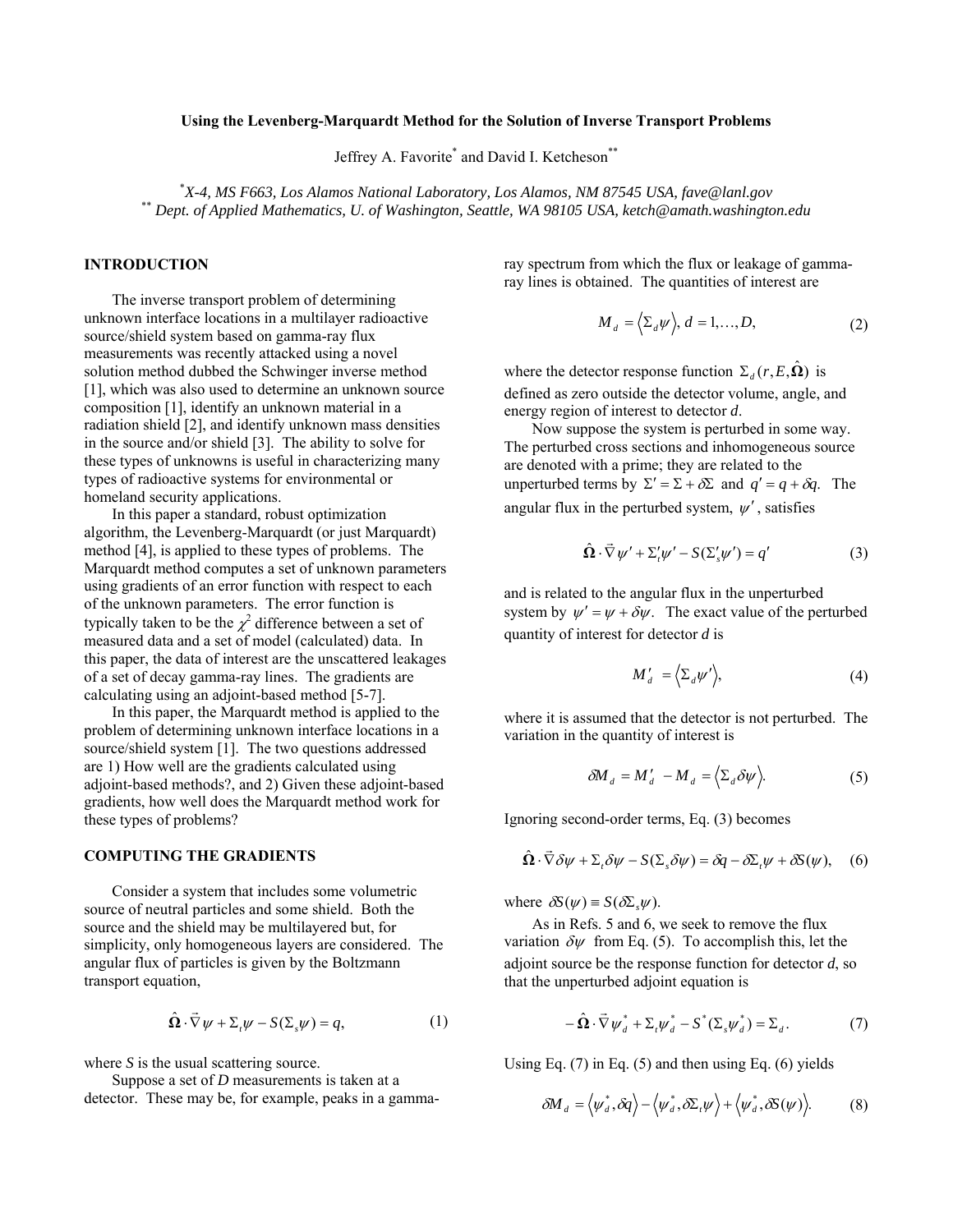Equation (8) will now be applied to determine the gradient of the set of measurements  $M_d$  of Eq. (2) with respect to a set of interface locations  $r_n$ ,  $n = 1,...,N$ , in a multilayer source/shield system. Using the same procedure as in Ref. 6, it can be shown that the total cross section variation due to variations  $\delta r_n$  in any of the interface locations is

$$
\delta \Sigma_t = \sum_{n=1}^N \delta(r - r_n) \Delta \Sigma_{t,n} \delta r_n, \qquad (9)
$$

the total inhomogeneous source variation is

$$
\delta q = \sum_{n=1}^{N} \delta(r - r_n) \Delta q_n \delta r_n, \qquad (10)
$$

and the total scattering source variation is

$$
\delta S(\psi) = \sum_{n=1}^{N} \delta(r - r_n) \Delta S_n(\psi) \delta r_n. \tag{11}
$$

In Eqs. (9)-(11), the  $\Delta X_n$  quantities are the difference between the quantity in region  $n$  and region  $n + 1$  and  $\Delta S_n(\psi) \equiv S(\Delta \Sigma_{s,n} \psi).$ 

Using Eqs.  $(9)-(11)$  in Eq.  $(8)$ , the total variation in the quantity of interest  $M_d$  due to interface-location variations is

$$
\delta M_{d} = \sum_{n=1}^{N} \left[ \langle \psi_{d}^{*}, \delta(r - r_{n}) \Delta q_{n} \rangle - \langle \psi_{d}^{*}, \delta(r - r_{n}) \Delta \Sigma_{t,n} \psi \rangle + \langle \psi_{d}^{*}, \delta(r - r_{n}) \Delta S_{n}(\psi) \rangle \right] \delta r_{n}.
$$
\n(12)

Following Norton [5], using  $\delta M_d = \sum_{n=1}^{N} (\partial M_d / \partial r_n)$  $\delta M$ <sub>*d*</sub> =  $\sum_{n=1}$  ( $\partial M$ <sub>*d</sub>* / $\partial r$ <sub>*n*</sub> ) $\delta r$ <sub>*n*</sub></sub>  $\delta M$  ,  $=$   $\sum$  ( $\partial M$  ,  $/\partial r$  )  $\delta r$ 

results in the desired equation for the gradient of  $M_d$ :

$$
\frac{\partial M_d}{\partial r_n} = \langle \psi_d^*, \delta(r - r_n) \Delta q_n \rangle - \langle \psi_d^*, \delta(r - r_n) \Delta \Sigma_{t,n} \psi \rangle
$$
  
+  $\langle \psi_d^*, \delta(r - r_n) \Delta S_n \rangle$ . (13)

Note that the Dirac delta functions in Eq. (13) convert the volume integrals to surface integrals evaluated on the unperturbed surfaces.

Equations similar to Eq. (13) have also been worked out to calculate derivatives for the same types of problems dealt with in Refs. 1-3.

Although both first and second derivatives of the error functional are required to minimize it, in the standard implementation of the Marquardt method [4], only the first derivatives of the quantities of interest are used.

# **NUMERICAL RESULTS**

The method was tested on the same one-dimensional spherical shielded Godiva model that was used in Refs. 1- 3 and 6. The materials and outer radii in the model are: high-enriched uranium (HEU),  $r_1 = 8.741$  cm; void,  $r_2 =$ 12.4 cm; lead,  $r_3 = 12.9$  cm; and aluminum,  $r_4 = 13.2$  cm. The densities of the HEU, lead, and aluminum are 18.74, 11.4, and 2.7  $g/cm<sup>3</sup>$ , respectively.

For this problem, the quantities of interest were the leakages from the system of four passive decay lines from uranium: 144, 186, 766, and 1001 keV. The forward and adjoint line fluxes were calculated using the multigroup discrete-ordinates code PARTISN  $[8]$  with  $S_{32}$  quadrature. Because passive decay lines were used, scattering was ignored under the assumption that a scattering event cannot land a photon in the narrow energy range of a decay line. With this approximation, the line leakages are independent, and, since only surface integrals are required, a semi-analytic ray-trace algorithm (for calculating the leakages and the derivatives) was also used for comparison [9]. Implementing the method to include scattering is a work in progress.

### **Accuracy of the Computed Derivatives**

The adjoint-based derivatives of Eq. (13) were compared with a central-difference approximation obtained by varying each interface independently by  $\pm$  0.001 cm for both  $S_{32}$  and ray-trace calculations. The results are presented in Table I. Clearly, Eq. (13) is extremely accurate for shield-only interfaces but has some difficulty with source interfaces when discrete-ordinates fluxes are used. The reason is that when  $\Delta q \neq 0$ , the equation involves a subtraction of terms of similar size, so the inner products must be extremely accurate. Also, the low-energy, easily attenuated lines are more difficult to handle. It will be most interesting to add scattering to this problem.

| TABLE I. Difference Between Finite-Difference |
|-----------------------------------------------|
| Derivatives and Adjoint-Based Derivatives.    |

| $S_{32}$                                           | $r_1^{\ a}$ | r <sub>2</sub> | r <sub>3</sub> | $r_4$     |  |
|----------------------------------------------------|-------------|----------------|----------------|-----------|--|
| $144 \text{ keV}$                                  | $-71.415%$  | $-0.309%$      | $-0.439%$      | $0.000\%$ |  |
| $186 \text{ keV}$                                  | $-28.410%$  | $-0.051\%$     | $-0.133%$      | $0.000\%$ |  |
| 766 keV                                            | $-5.180\%$  | 0.013%         | $-0.001%$      | $0.000\%$ |  |
| $1001 \text{ keV}$                                 | $-1.922%$   | 0.011%         | $0.000\%$      | $0.000\%$ |  |
| Ray-trace                                          |             |                |                |           |  |
| 144 keV                                            | $0.002\%$   | $-0.011\%$     | $-0.011\%$     | $0.000\%$ |  |
| 186 keV                                            | $0.004\%$   | $-0.003\%$     | $-0.003%$      | $0.000\%$ |  |
| 766 keV                                            | $0.000\%$   | $0.000\%$      | $0.000\%$      | $0.000\%$ |  |
| $1001$ keV                                         | $0.000\%$   | $0.000\%$      | $0.000\%$      | $0.000\%$ |  |
| <sup>a</sup> Note that $r_1$ is the source radius. |             |                |                |           |  |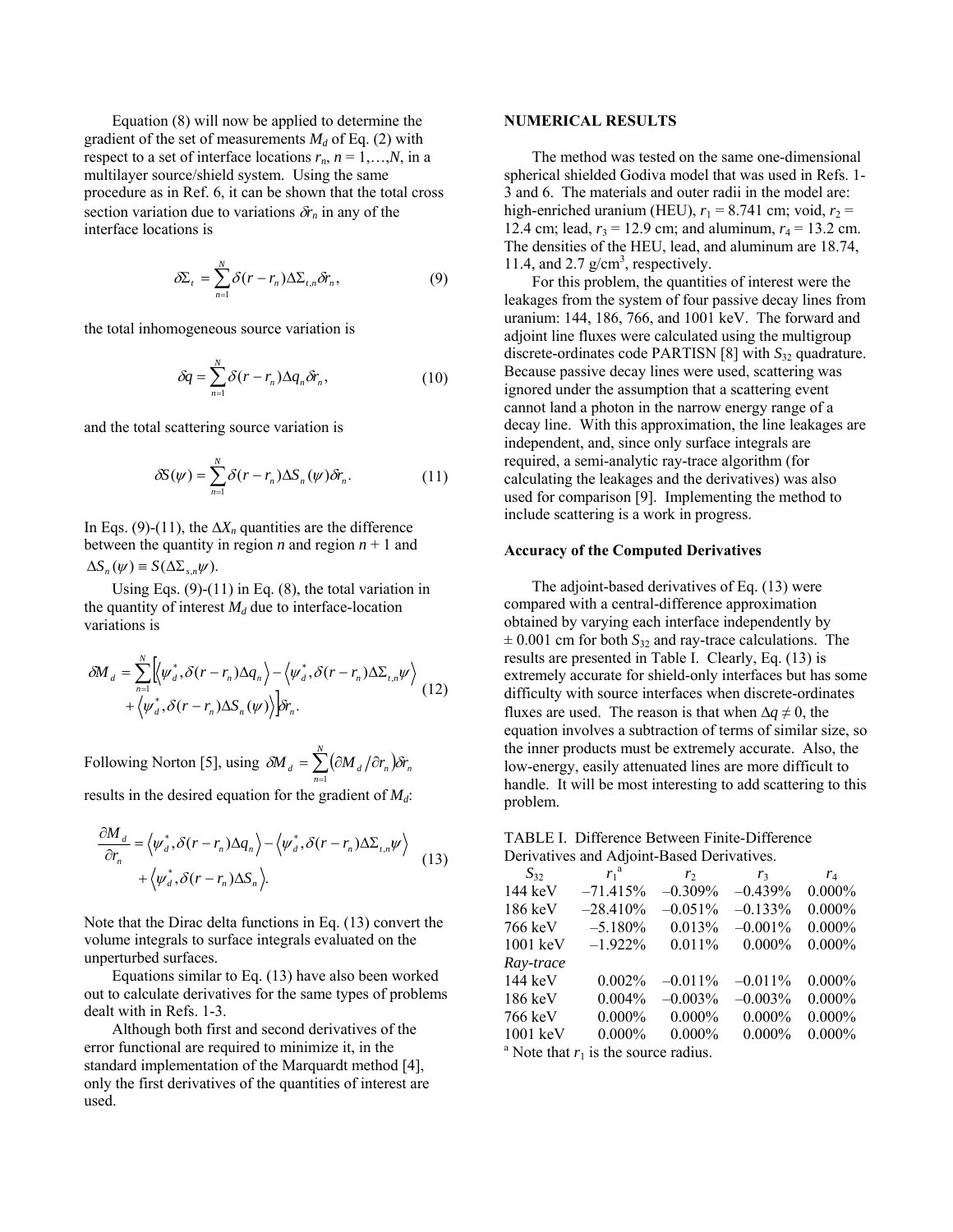#### **Convergence of the Marquardt Method**

The convergence of the method for problems involving unknown interface locations is merely demonstrated with two test problems. A true statistical analysis of the convergence properties is beyond the scope of this brief summary. Results from the adjointbased differentiation of Eq. (13) are compared with those with semi-analytic ray-trace differentiation, which is extremely accurate (see Table I).

In this application of the Marquardt method, the error functional to minimize was the standard  $\chi^2$ :

$$
\chi^2 \equiv \sum_{d=1}^{D} \left( \frac{M_{d,o} - M_d(\mathbf{r})}{\sigma_{d,o}} \right)^2, \tag{14}
$$

where  $M_{d,o}$  and  $\sigma_{d,o}$  are the observed value of the quantity of interest and its associated uncertainty, respectively, and  $\mathbf{r} = \{r_n, n = 1, \ldots, N\}$ . The "observed" values  $M_{d,o}$  were actually the computed values for the known true configuration and the associated uncertainties were arbitrarily set to 1%. (The iteration histories presented below would change if, as in the real world, different lines were measured with different precision.)

For the first problem, the source radius was known and the initially guessed radii for the shields were **r** =  $\{12.3, 12.6, 15.0\}$ . The root-mean-squared (RMS) error for the calculated lines for this model was  $\sim$ 3900% when all four lines were used but  $\sim$ 390% when the 144-keV line was not used. (These RMS values suggest the extreme sensitivity of the leakages, particularly for the low-energy lines, to the interface locations.) The iteration history ( $\chi^2$ vs. iteration number) for these two cases is shown in Fig. 1. With ray-trace differentiation, the method converged exactly to the correct solution,  $\mathbf{r} = \{12.4, 12.9, 13.2\}$ . With  $S_{32}$  fluxes, the method converged exactly to the correct solution when all four lines were used. When the



Fig. 1. Convergence for the problem when the source radius was known.

144-keV line was not used with *S*32 fluxes, the method got stuck too early at a model that was quite different from the true one,  $\mathbf{r} = \{12.2066, 12.7050, 12.9968\}$ , which is about 0.2 cm too small for each interface location. This result indicates that although the derivatives are less accurate for the 144-keV line (see Table I), there is important information contained in them.

For the second problem, all four interfaces were unknown and the initially guessed outer radii were  $\mathbf{r} =$ {7.5, 12.3, 12.6, 15.0} (the initial shield interfaces were the same as in the previous problem). The initial RMS error was ~3700% when all four lines were used but  $\sim$ 340% when the 144-keV line was not used. The iteration histories for these two cases are shown in Fig. 2. In this problem, the iterations using the ray-trace derivatives were similar to those for the  $S_{32}$  fluxes, although the *S*32 derivatives are quite inaccurate for the source radius (see Table 1). Using all four lines prevented the method from making much progress. Not using the 144-keV line allowed the method to converge all lines to within 0.0001% but to a solution that was not exact: **r** = {8.736, 12.205, 12.703, 12.989} for both  $S_{32}$ calculations and ray-tracing. Note the similarity of this solution to the one obtained when three lines were used with  $S_{32}$  fluxes in the previous problem. Interestingly, although the shield interfaces were not very well calculated, the source radius was (8.736 cm vs. the true answer of 8.741 cm). When the 144-keV line was added back in to the model once  $\chi^2$  was down to  $10^{-9}$ , the method with ray-trace derivatives converged to the exact solution, but not with  $S_{32}$  fluxes.



Fig. 2. Convergence for the problem when all four interfaces were unknown.

### **CONCLUSION**

The Marquardt method has been used in an attempt to reconstruct the internal interfaces of an unknown radioactive object using the measured leakage of passive gamma-ray lines. Initial results, using unscattered